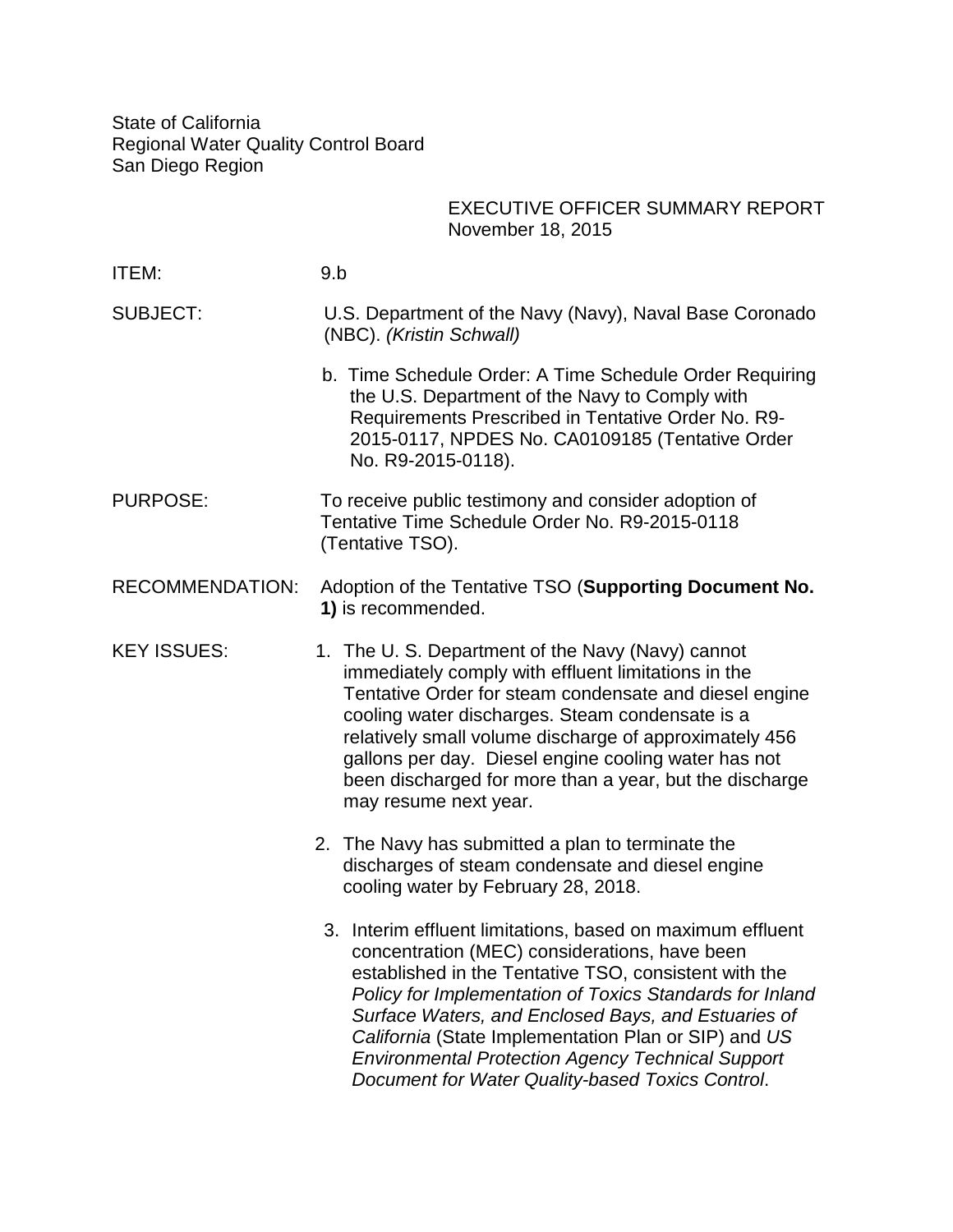PRACTICAL VISION: Consistent with the mission of the *Strategy for Healthy Waters* chapter of the Practical Vision strategy document, the Tentative TSO will bring the Navy into compliance in the shortest practical amount of time.

DISCUSSION: A discussion of the Facility and the proposed reissuance of the current Order, Order No. R9-2009-0081, is contained in Item 9.a. on today's agenda. Naval Base Coronado (NBC) currently uses a pressurized steam system for both shore and afloat operations. Within NBC, only Naval Air Station North Island (NASNI) has an on-base steam system. During the generation and distribution of steam at NASNI, condensate is formed. This condensate is discharged both on land and to San Diego Bay and the Pacific Ocean.

> NASNI has historically used diesel engines to supply water to the fire suppression system (sprinklers). These diesel engines discharge non-contact engine cooling water. Order No. R9-2009-0081 regulated four diesel engine cooling water systems. Only one diesel engine cooling water system remains on NBC.

> Based on a finding that the Navy is unable to immediately or historically comply with the effluent limitations for steam condensate and diesel engine cooling water, the Tentative TSO proposes interim effluent limitations and a time schedule calling for termination of the discharges.

The Tentative TSO was noticed and released for formal public review and comment on September 11, 2015. No comments were received on the Tentative TSO.

## LEGAL CONCERNS: None

**SUPPORTING** 1. Tentative Order No. R9-2015-0118

DOCUMENTS:

COMPLIANCE RECORD: A discussion of the Facility's compliance history is contained in Item 9.a.